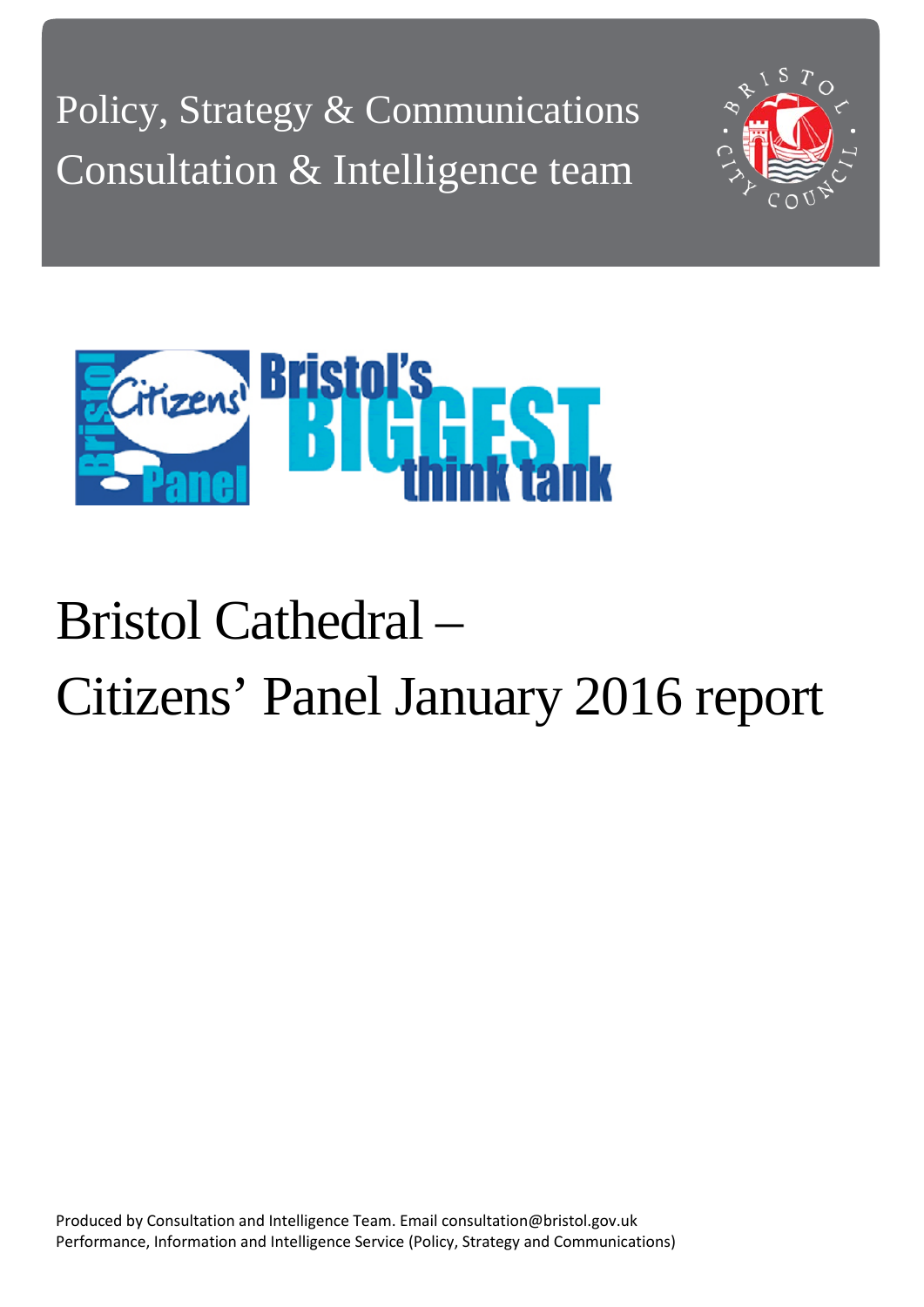## **Bristol Cathedral – Citizens' Panel January 2016 report**

The January 2016 Citizens Panel questionnaire was sent to 2014 Citizens' Panel members. In total 772 people responded, a 38% response.

#### **Executive summary**

Most of the Citizens' Panel (84%) have visited the cathedral. The main word used to describe the Cathedral was 'Beautiful'.

• Of these, 20% visited in the last 6 months, 12% in the last year, 22% in the last 3 years, and 30% can't remember when.

83% of Citizens' Panel respondents knew that the Cathedral was free to enter.

There was highest awareness of Christmas and Easter services, but lower levels of participation. The Cathedral café and shop and garden have been visited by the greatest proportion of panellists.

- 77% are aware of Christmas and Easter services, 15% have visited.
- 56% are aware of graduation ceremonies, 19% have visited.
- 49% are aware of the Cathedral Café, 28% have visited it.
- 47% are aware of the Cathedral shop, 27% have visited it.
- 45% are aware of the evening concerts, 13% have visited.
- 35% are aware of the garden, 26% have visited.
- 33% are aware of free guided tours, 5% have visited.
- 32% are aware of free lunchtime recitals, 7% have visited.
- 31% are aware of the medieval Chapter House, 20% have visited.

36% of respondents know College Green is an ancient religious site owned by the cathedral.

• 6% have experienced difficulty moved around or enjoying the building.

Panellists are most interested in the history of how Bristol Cathedral was built & why (83%).

- 67% are interested in the story of the Cathedral's relationship with the city.
- 64% are interested in the treasures of the Cathedral stained glass windows, silver, fabrics,
- 56% are interested in history of the people who have been a part of the Cathedral's story.
- 30% are interested in issues of social justice and how to get involved.
- 26% are interested in spirituality and/or meditation.
- 18% are interested in the Christian faith today people's stories of faith and prayer

Nearly half of the panel would be interested in seeing Christmas markets in the space between the Cathedral and the Library (48%).

- 40% would be interested in a garden.
- 36% would be interested in pop-up cafes and street food.
- 30% would like an easier route down to Harbourside.
- 22% would like a building with visitor information and a café.
- 26% want it to be left as it is.

131 Panellists would like to receive the cathedral's public consultation in spring. 125 would like to receive the cathedral's monthly email newsletter.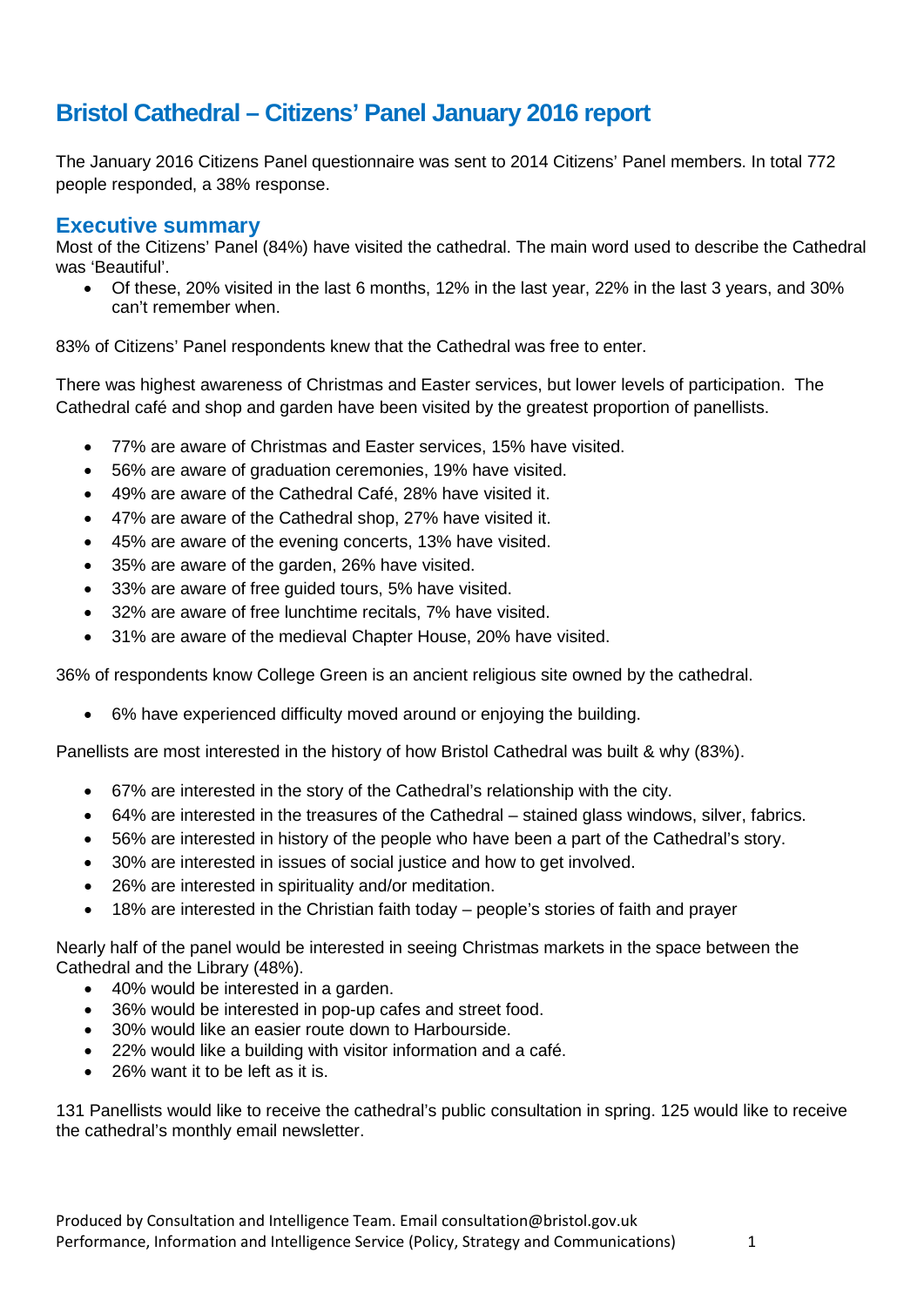## **Results**

84% of Citizens' Panel respondents have visited the cathedral. Of these, 20% visited in the last 6 months, 12% in the last year, 22% in the last 3 years, and 30% can't remember when.

|                | Have you ever visited Bristol Cathedral? |  |                                   |                       |  |  |
|----------------|------------------------------------------|--|-----------------------------------|-----------------------|--|--|
|                |                                          |  | <b>Response</b><br><b>Percent</b> | <b>Response Total</b> |  |  |
| 1              | $Yes - in the last 6 month$              |  | 19.51%                            | 150                   |  |  |
| $\overline{2}$ | Yes - in the last year                   |  | 11.96%                            | 92                    |  |  |
| 3              | Yes - in the last 3 years                |  | 21.85%                            | 168                   |  |  |
| $\overline{4}$ | Yes – but I can't remember when          |  | 30.30%                            | 233                   |  |  |
| 5              | <b>Never</b>                             |  | 16.38%                            | 126                   |  |  |

83% of Citizens' Panel respondents knew that the Cathedral was free to enter.

|   | Did you know that the Cathedral was free to enter? |  |                            |                                 |  |
|---|----------------------------------------------------|--|----------------------------|---------------------------------|--|
|   |                                                    |  | <b>Response</b><br>Percent | <b>Response</b><br><b>Total</b> |  |
|   | Yes                                                |  | 83.01%                     | 635                             |  |
| 2 | No                                                 |  | 16.99%                     | 130                             |  |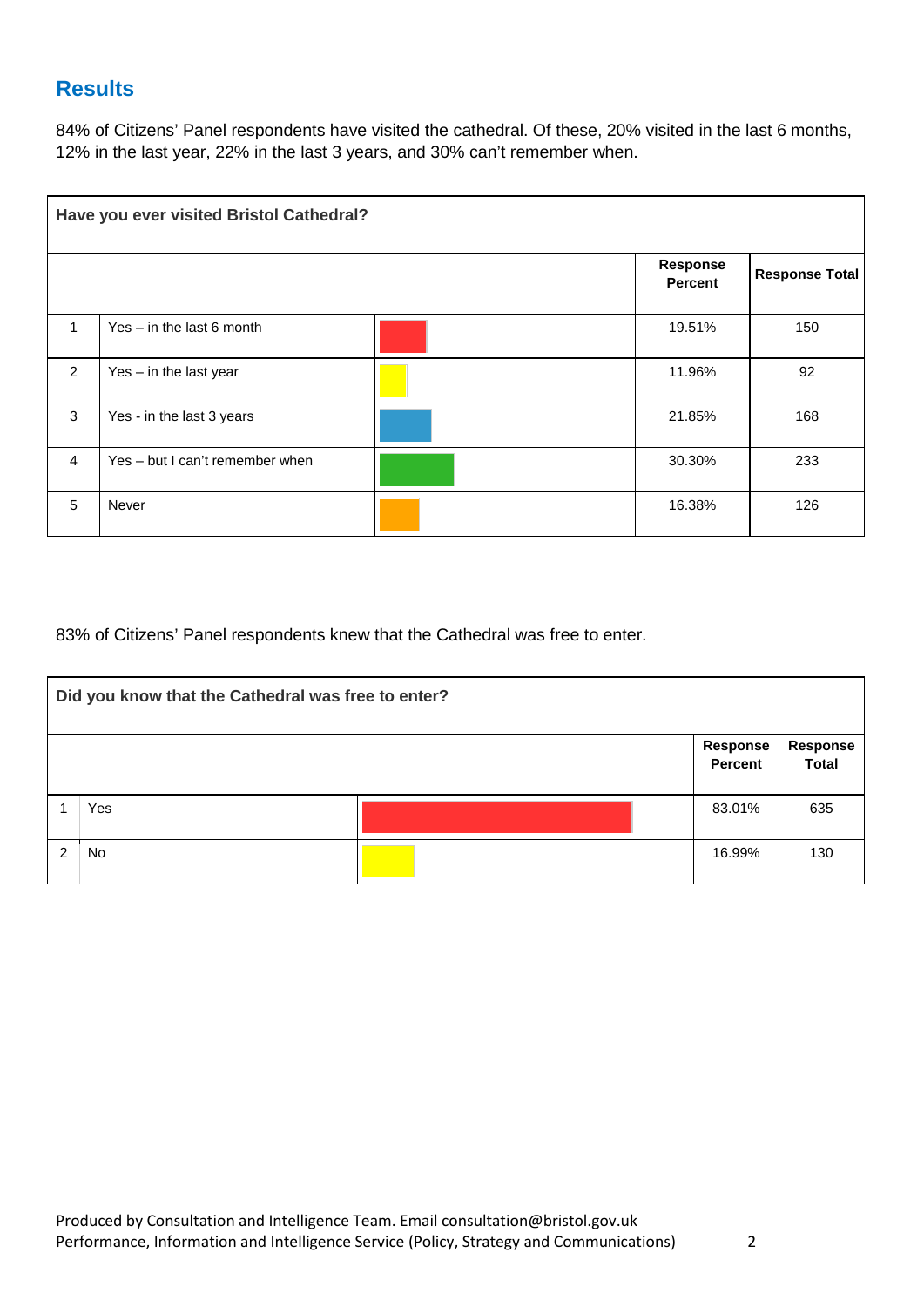

Top 10 words used to describe Bristol Cathedral:

| <b>Beautiful</b> | 88 | 13% |
|------------------|----|-----|
| Historic         | 40 | 6%  |
| Impressive       | 39 | 6%  |
| Peaceful         | 29 | 4%  |
| Magnificent      | 26 | 4%  |
| Grand            | 25 | 4%  |
| Majestic         | 24 | 4%  |
| Old              | 23 | 3%  |
| Interesting      | 20 | 3%  |
| Imposing         | 19 | 3%  |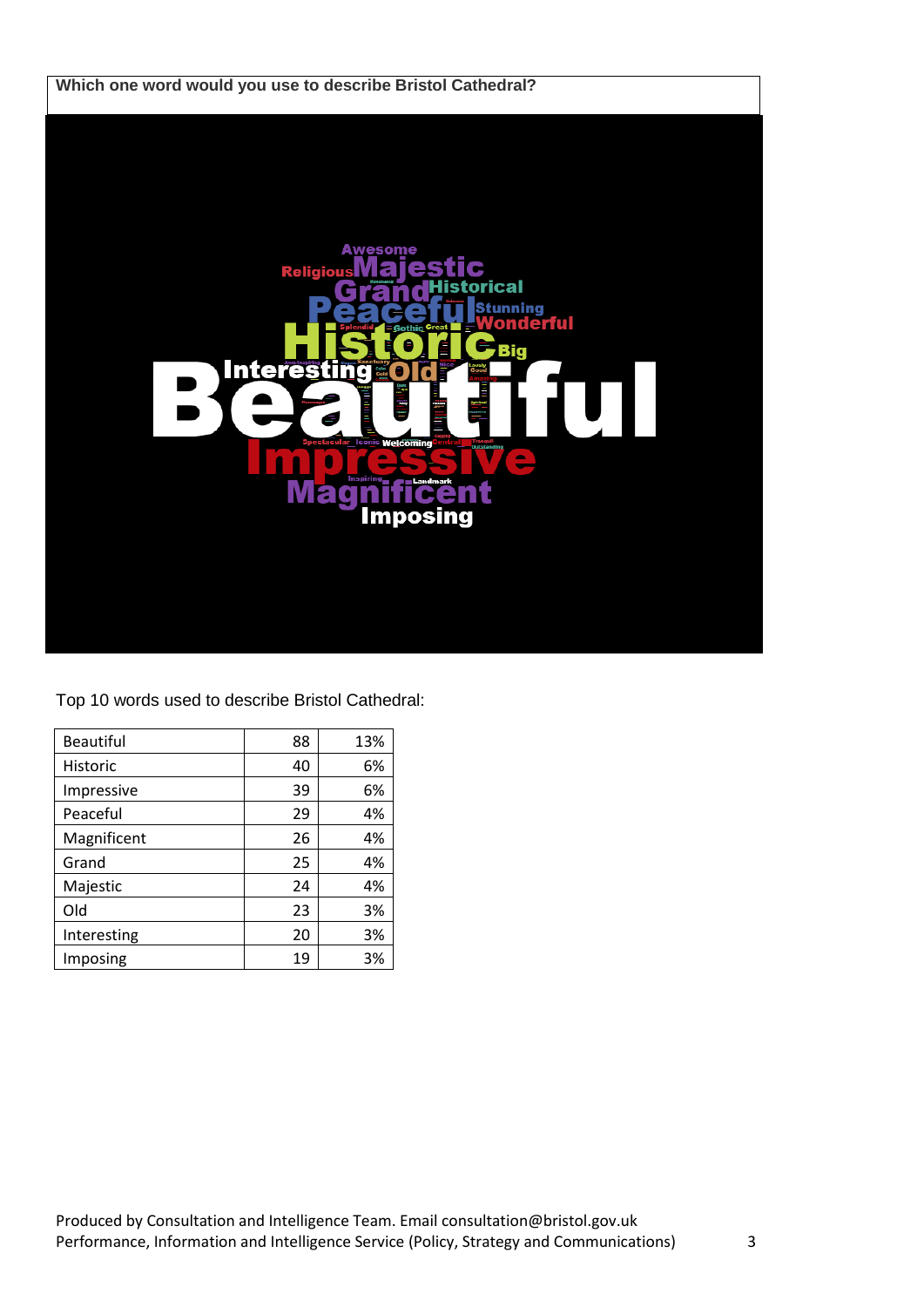There were highest levels of awareness of Christmas and Easter services, but lower levels of participation. Highest levels of participation were for the Café, shop and garden.

| Were you aware of any of the following at the Cathedral? Have you visited any of<br>the following?(please tick all that apply) |          |                |  |
|--------------------------------------------------------------------------------------------------------------------------------|----------|----------------|--|
|                                                                                                                                | Aware of | <b>Visited</b> |  |
| <b>Christmas and Easter services</b>                                                                                           | 76.74%   | 14.81%         |  |
|                                                                                                                                | 518      | 100            |  |
| The Cathedral Café                                                                                                             | 49.04%   | 27.56%         |  |
|                                                                                                                                | 331      | 186            |  |
|                                                                                                                                | 46.81%   | 26.96%         |  |
| The Cathedral shop                                                                                                             | 316      | 182            |  |
| The Garden                                                                                                                     | 35.41%   | 26.22%         |  |
|                                                                                                                                | 239      | 177            |  |
| Free lunchtime recitals                                                                                                        | 31.56%   | 6.96%          |  |
|                                                                                                                                | 213      | 47             |  |
| The medieval Chapter House                                                                                                     | 31.11%   | 19.70%         |  |
|                                                                                                                                | 210      | 133            |  |
|                                                                                                                                | 32.59%   | 5.19%          |  |
| Free guided tours                                                                                                              | 220      | 35             |  |
|                                                                                                                                | 45.19%   | 13.19%         |  |
| Evening concerts                                                                                                               | 305      | 89             |  |
| <b>Graduation ceremonies</b>                                                                                                   | 56.44%   | 19.11%         |  |
|                                                                                                                                | 381      | 129            |  |

36% of respondents know that College Green is an ancient religious site, owned by the cathedral.

|   | Bristol Cathedral stands alongside College Green. Did you know that College Green is an ancient<br>religious site, owned by the Cathedral? |  |                |                                   |  |  |
|---|--------------------------------------------------------------------------------------------------------------------------------------------|--|----------------|-----------------------------------|--|--|
|   |                                                                                                                                            |  | <b>Percent</b> | Response Response<br><b>Total</b> |  |  |
|   | Yes                                                                                                                                        |  | 36.34%         | 278                               |  |  |
| ⌒ | No.                                                                                                                                        |  | 63.66%         | 487                               |  |  |

Produced by Consultation and Intelligence Team. Email consultation@bristol.gov.uk Performance, Information and Intelligence Service (Policy, Strategy and Communications) 4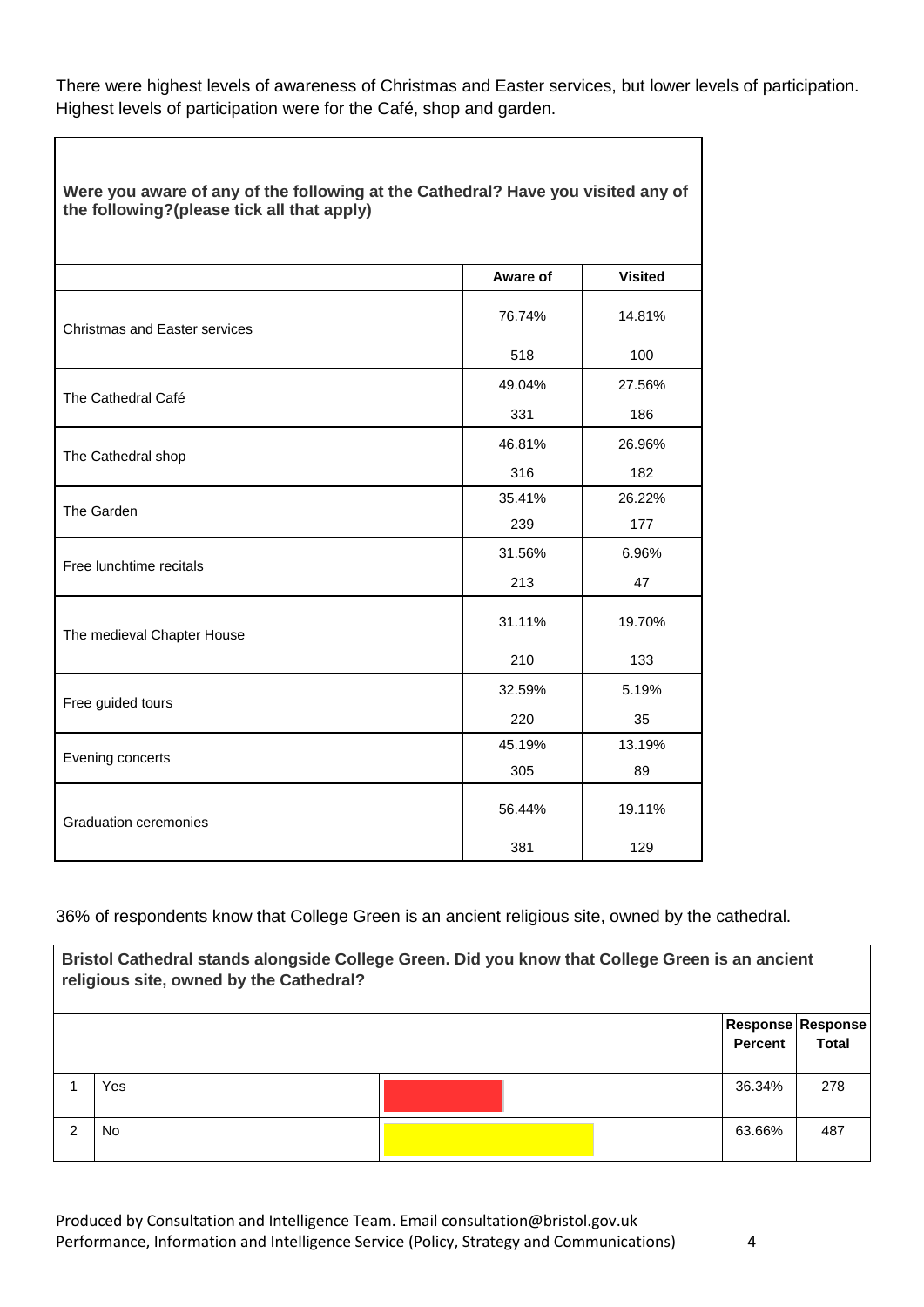6% of Citizens' Panel respondents have experienced difficulty moved around or enjoying the building.

| Bristol Cathedral would like to improve the access issues in and around the site. Have you ever<br>experienced any difficulty in moving around or enjoying the building? |  |        |     |  |  |
|--------------------------------------------------------------------------------------------------------------------------------------------------------------------------|--|--------|-----|--|--|
| Response<br>Response<br><b>Total</b><br><b>Percent</b>                                                                                                                   |  |        |     |  |  |
| Yes                                                                                                                                                                      |  | 6.43%  | 47  |  |  |
| No.                                                                                                                                                                      |  | 93.57% | 684 |  |  |

Panellists are most interested in the history of how the Cathedral was built and why.

|                | Are you interested in any of the following? (please tick all that apply)               |  |                |                                   |  |
|----------------|----------------------------------------------------------------------------------------|--|----------------|-----------------------------------|--|
|                |                                                                                        |  | <b>Percent</b> | Response Response<br><b>Total</b> |  |
| 1              | The history of how Bristol Cathedral was<br>built and why                              |  | 83.15%         | 518                               |  |
| $\overline{2}$ | The history of the people who have been a<br>part of the Cathedral's story             |  | 56.18%         | 350                               |  |
| 3              | The treasures of the Cathedral – stained<br>glass windows, silver, fabrics             |  | 63.88%         | 398                               |  |
| $\overline{4}$ | The story of the Cathedral's relationship<br>with the city                             |  | 66.61%         | 415                               |  |
| 5              | The Christian faith today - hearing people's<br>stories of faith, understanding prayer |  | 18.46%         | 115                               |  |
| 6              | Issues of social justice and how to get<br>involved                                    |  | 30.34%         | 189                               |  |
| $\overline{7}$ | Spirituality and/or meditation                                                         |  | 25.68%         | 160                               |  |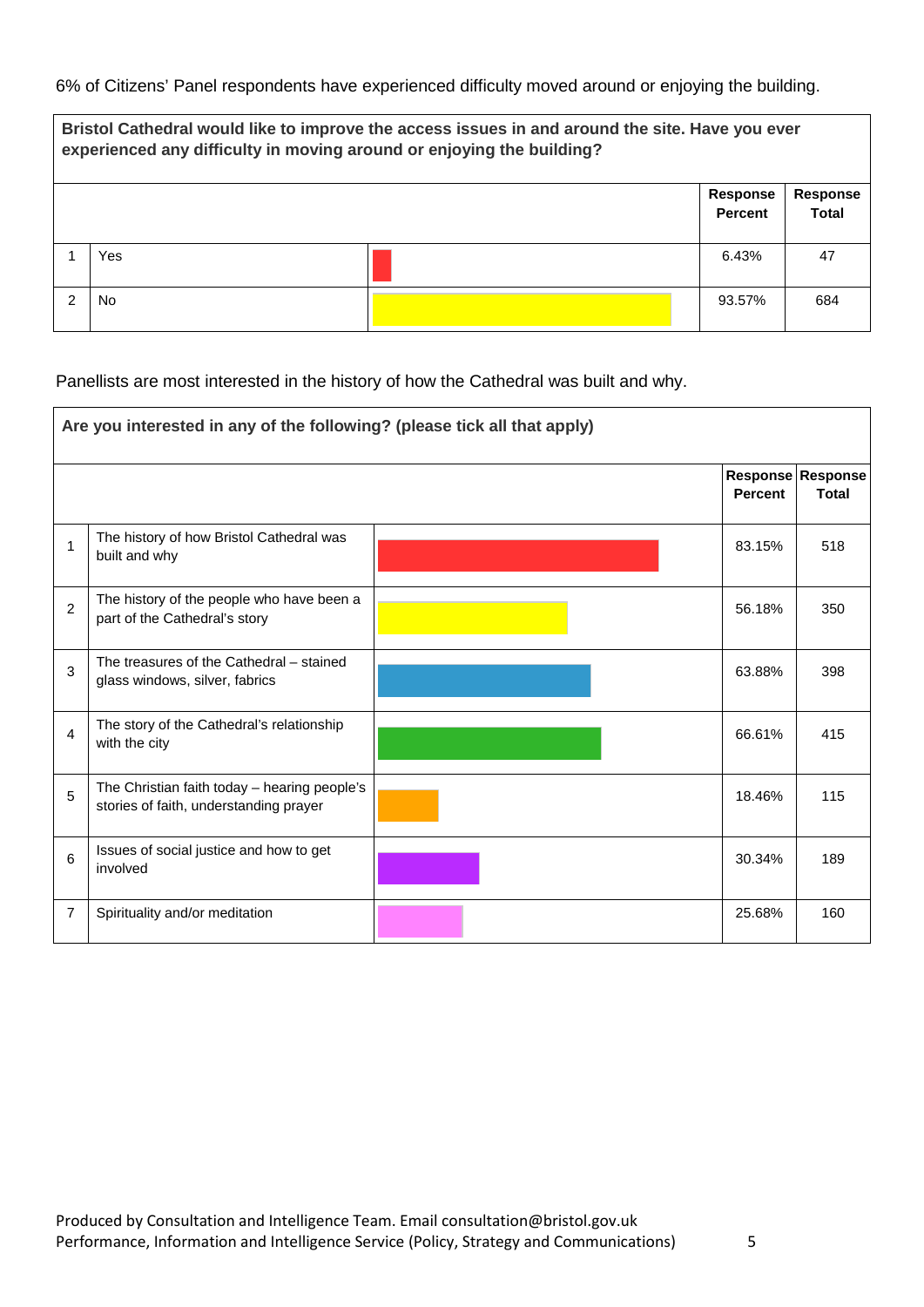Christmas markets were the most popular use of space between the Cathedral and Central library, followed by a garden.

**The Cathedral is looking into doing something different with the space at the West End, between the Cathedral and the Library. Which of the following might you be interested in seeing this space (please tick any that apply) Response Percent Response Total** 1 Pop-up cafes and street food 36.04% 266 2 Christmas markets **2** Christmas markets **1990 12.56%** 1 **351** 3 A garden 40.38% 298 4 A building – visitor information and cafe 21.54% 159 5 An easier route down to Harbourside **20.81%** 220 6 Leave it as it is 25.61% 189 7 Other (please specify): **6.50%** 48

66% of Citizens' Panel respondents would like to receive the cathedral's public consultation in spring 63% would like to receive the cathedral's monthly email newsletter.

| Would you like to receive any of the following by email? |                                               |  |                                            |              |  |
|----------------------------------------------------------|-----------------------------------------------|--|--------------------------------------------|--------------|--|
|                                                          |                                               |  | <b>Response Response</b><br><b>Percent</b> | <b>Total</b> |  |
|                                                          | The cathedral's public consultation in spring |  | 65.83%                                     | 131          |  |
| 2                                                        | The cathedral's monthly email newsletter      |  | 62.81%                                     | 125          |  |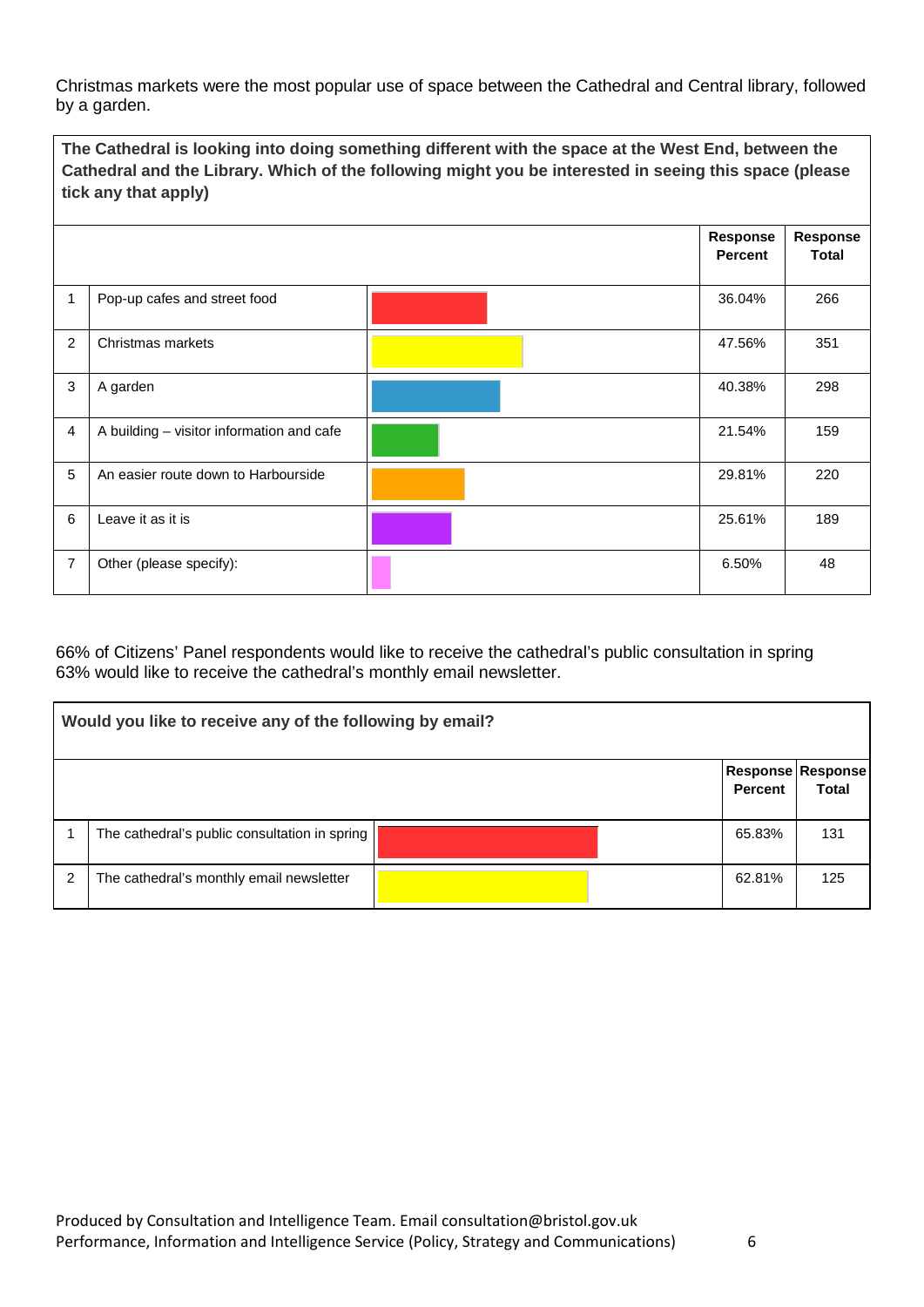# **Demographics of respondents**

**Age** 

Under 25 year olds are underrepresented in the response, with 2% of respondents being in that group, compared to 19% of the population as a whole.

|                 |           |  | <b>Response Percent</b> | <b>Response Total</b> |  |
|-----------------|-----------|--|-------------------------|-----------------------|--|
| 1               | 16-19     |  | 0.00%                   | $\,0\,$               |  |
| $\overline{2}$  | $20 - 24$ |  | 2.11%                   | 16                    |  |
| $\mathbf{3}$    | 25-34     |  | 13.03%                  | 99                    |  |
| 4               | 35-44     |  | 17.50%                  | 133                   |  |
| $5\phantom{.0}$ | 45-54     |  | 18.16%                  | 138                   |  |
| 6               | 55-64     |  | 20.26%                  | 154                   |  |
| $\overline{7}$  | 65-74     |  | 18.95%                  | 144                   |  |
| $\, 8$          | $75+$     |  | 10.00%                  | 76                    |  |

### **Gender**  Females are slightly overrepresented in the response, with 54% of respondents being in that group, compared to 50% of the population as a whole. **Response Percent Response Total** 1 male 46.20% 353 2 female 53.80% 411

|   | <b>Transgender</b> |  |                         |                       |  |  |
|---|--------------------|--|-------------------------|-----------------------|--|--|
|   |                    |  | <b>Response Percent</b> | <b>Response Total</b> |  |  |
|   | Yes                |  | 0.31%                   | C                     |  |  |
| C | No                 |  | 91.25%                  | 584                   |  |  |
| 3 | Prefer not to say  |  | 8.44%                   | 54                    |  |  |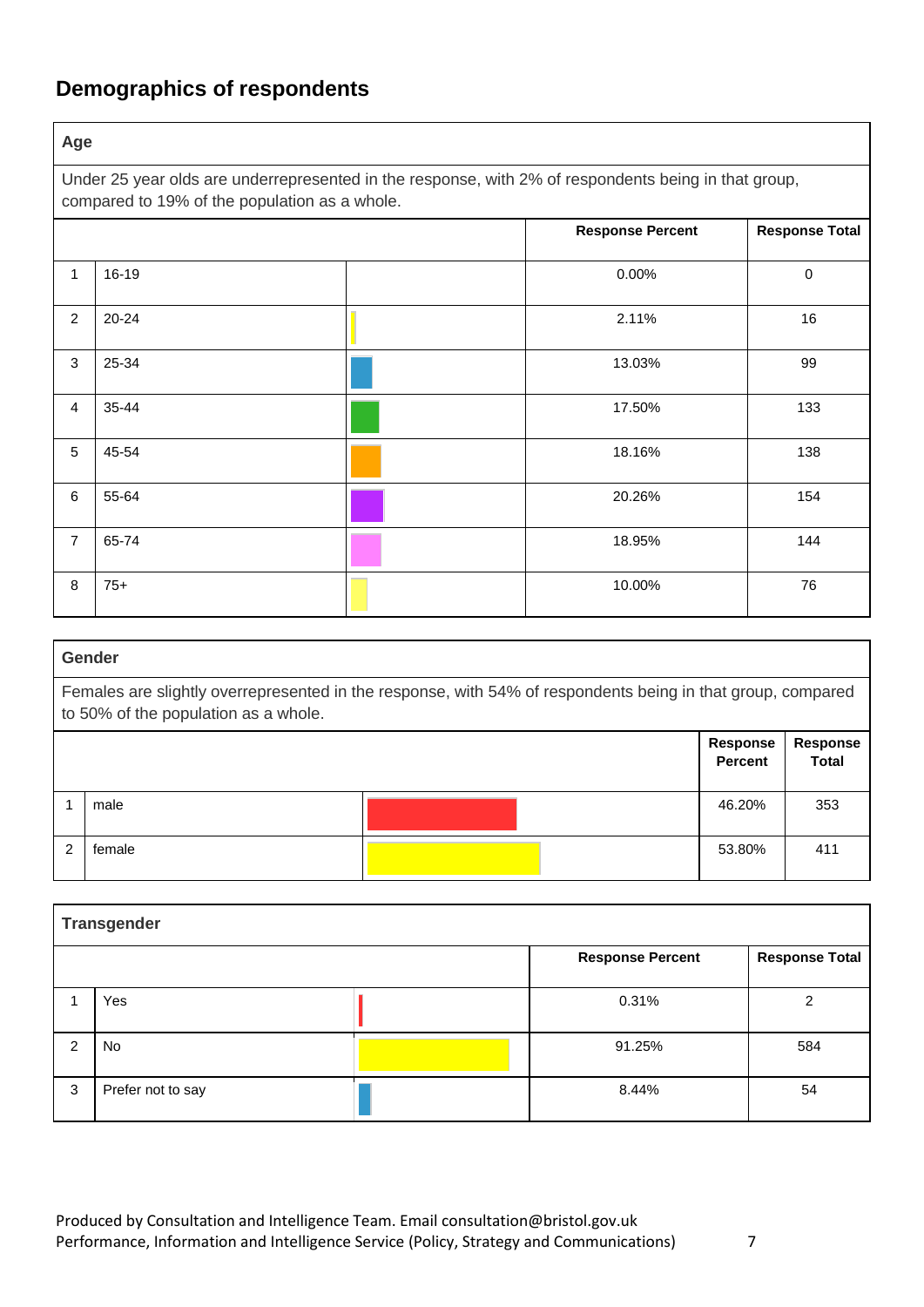#### **Ethnicity**

White British are overrepresented in the response, with 89% of respondents being in that group, compared to 78% of the population as a whole.

BME are underrepresented, with 6% of respondents being in that group, compared to 16% of the population as a whole.

|                |                       | Response<br><b>Percent</b> | Response<br><b>Total</b> |
|----------------|-----------------------|----------------------------|--------------------------|
| 1              | white british         | 88.58%                     | 659                      |
| $\overline{2}$ | white irish           | 0.40%                      | 3                        |
| 3              | white polish          | 0.94%                      | 7                        |
| $\overline{a}$ | white gypsy/traveller | 0.13%                      |                          |
| 5              | other white           | 4.30%                      | 32                       |
| $\,6\,$        | <b>BME</b>            | 5.65%                      | 42                       |

|                  | <b>Religion</b>   |  |                     |                          |  |  |
|------------------|-------------------|--|---------------------|--------------------------|--|--|
|                  |                   |  | Response<br>Percent | Response<br><b>Total</b> |  |  |
| $\mathbf{1}$     | Christian         |  | 51.21%              | 380                      |  |  |
| $\overline{2}$   | Muslim            |  | 0.94%               | $\overline{7}$           |  |  |
| $\mathbf{3}$     | Hindu             |  | 0.13%               | 1                        |  |  |
| $\overline{4}$   | Sikh              |  | 0.13%               | $\mathbf{1}$             |  |  |
| $\overline{5}$   | Jewish            |  | 0.40%               | $\mathbf{3}$             |  |  |
| $6\phantom{a}$   | <b>Buddhist</b>   |  | $0.00\%$            | $\pmb{0}$                |  |  |
| $\overline{7}$   | Other             |  | 2.16%               | 16                       |  |  |
| 8                | None              |  | 40.03%              | 297                      |  |  |
| $\boldsymbol{9}$ | Prefer not to say |  | 4.99%               | 37                       |  |  |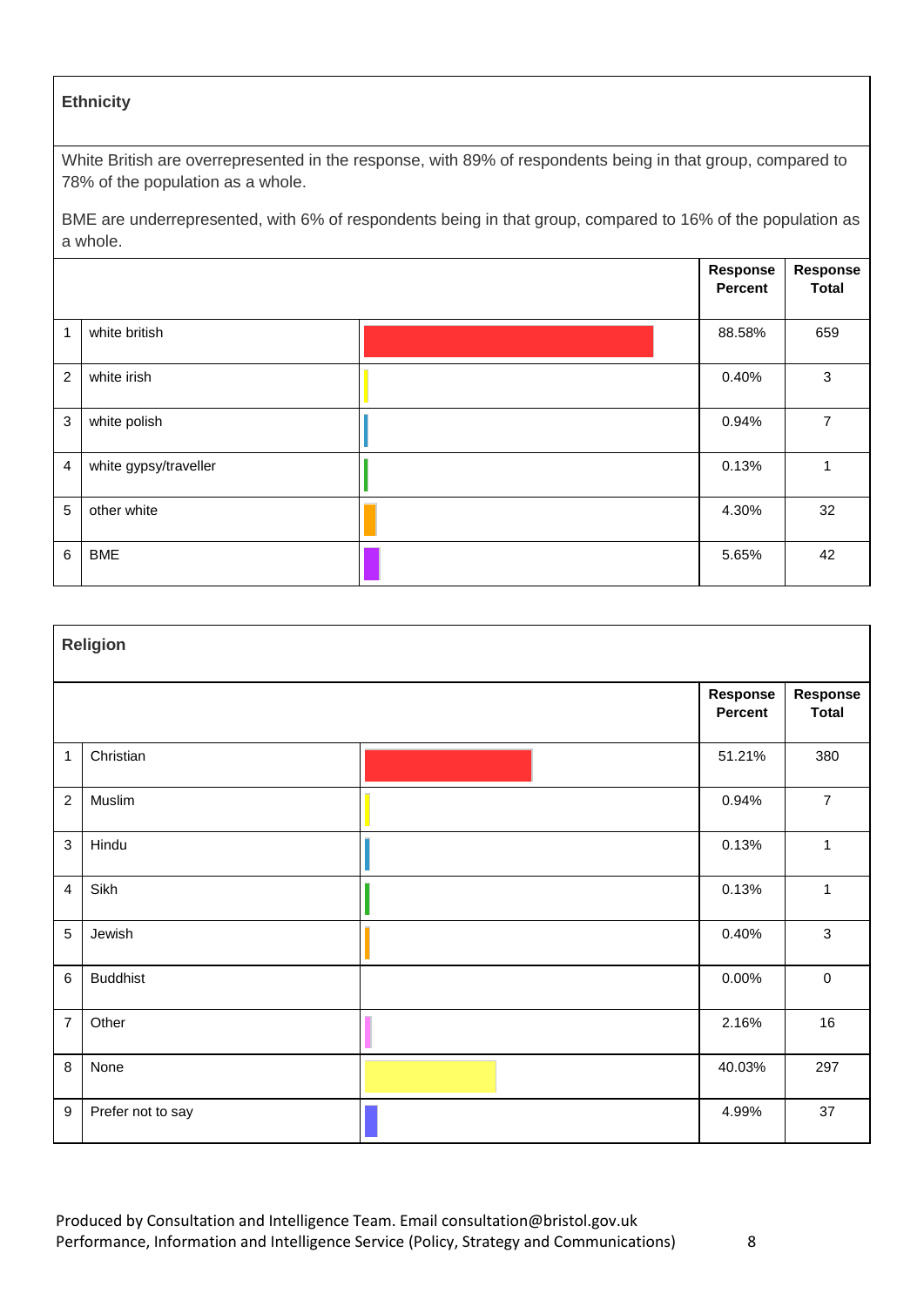| <b>Disabled</b> |     |  |                            |                   |  |  |  |  |
|-----------------|-----|--|----------------------------|-------------------|--|--|--|--|
|                 |     |  | Response<br><b>Percent</b> | Response<br>Total |  |  |  |  |
| 1               | yes |  | 18.01%                     | 139               |  |  |  |  |
| $\overline{2}$  | No  |  | 81.99%                     | 633               |  |  |  |  |

| <b>Sexuality</b> |                        |  |                            |                          |  |  |  |
|------------------|------------------------|--|----------------------------|--------------------------|--|--|--|
|                  |                        |  | Response<br><b>Percent</b> | Response<br><b>Total</b> |  |  |  |
| 1                | Lesbian, gay, bisexual |  | 4.85%                      | 36                       |  |  |  |
| $\overline{2}$   | Heterosexual           |  | 89.10%                     | 662                      |  |  |  |
| 3                | Prefer not to say      |  | 6.06%                      | 45                       |  |  |  |